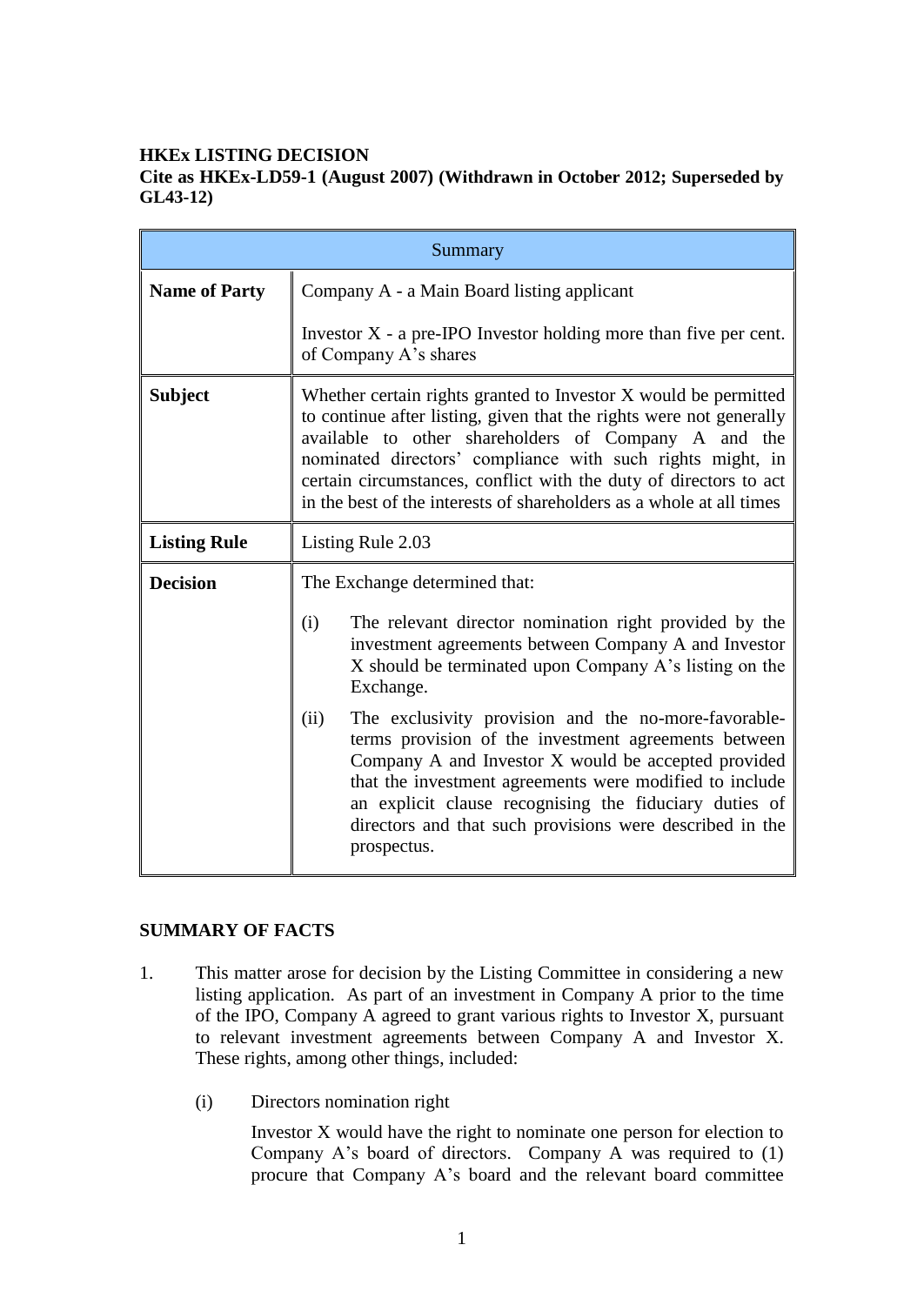recommended such nominated person to the board; and (2) take all corporate action required under the PRC law to cause such nominated person to be duly elected to serve as a member of the board.

(ii) Exclusivity right

Company A was not permitted to issue / offer to issue any shares, options, warrants and rights to any direct competitor of Investor X other than in a public offering.

(iii) No-more-favourable-terms

Subject to applicable law and explicit policy directives of government entities for the issue of shares to an entity controlled by a PRC government entity, Company A was not permitted to issue any shares to any other person on terms more favourable than the terms on which the shares were issued to Investor X.

#### **THE ISSUE RAISED FOR CONSIDERATION**

2. Whether certain rights granted to Investor X would be permitted to continue after listing, given that the rights were not generally available to other shareholders of Company A and the directors' compliance with such rights might, in certain circumstances, conflict with the duty of directors to act in the best of the interests of shareholders as a whole at all times?

### **APPLICABLE LISTING RULE OR PRINCIPLE**

3. Listing Rule 2.03 sets out the general principles of the Listing Rules as follows:

The Exchange Listing Rules reflect currently acceptable standards in the market place and are designed to ensure that investors have and can maintain confidence in the market and in particular that:-

- (1) applicants are suitable for listing;
- (2) the issue and marketing of securities is conducted in a fair and orderly manner and that potential investors are given sufficient information to enable them to make a properly informed assessment of an issuer and, in the case of a guaranteed issue, the guarantor and of the securities for which listing is sought;
- (3) investors and the public are kept fully informed by listed issuers and, in the case of a guaranteed issue, the guarantors of all factors which might affect their interests - and in particular that immediate disclosure is made of any information which might reasonably be expected to have a material effect on market activity in, and the prices of, listed securities;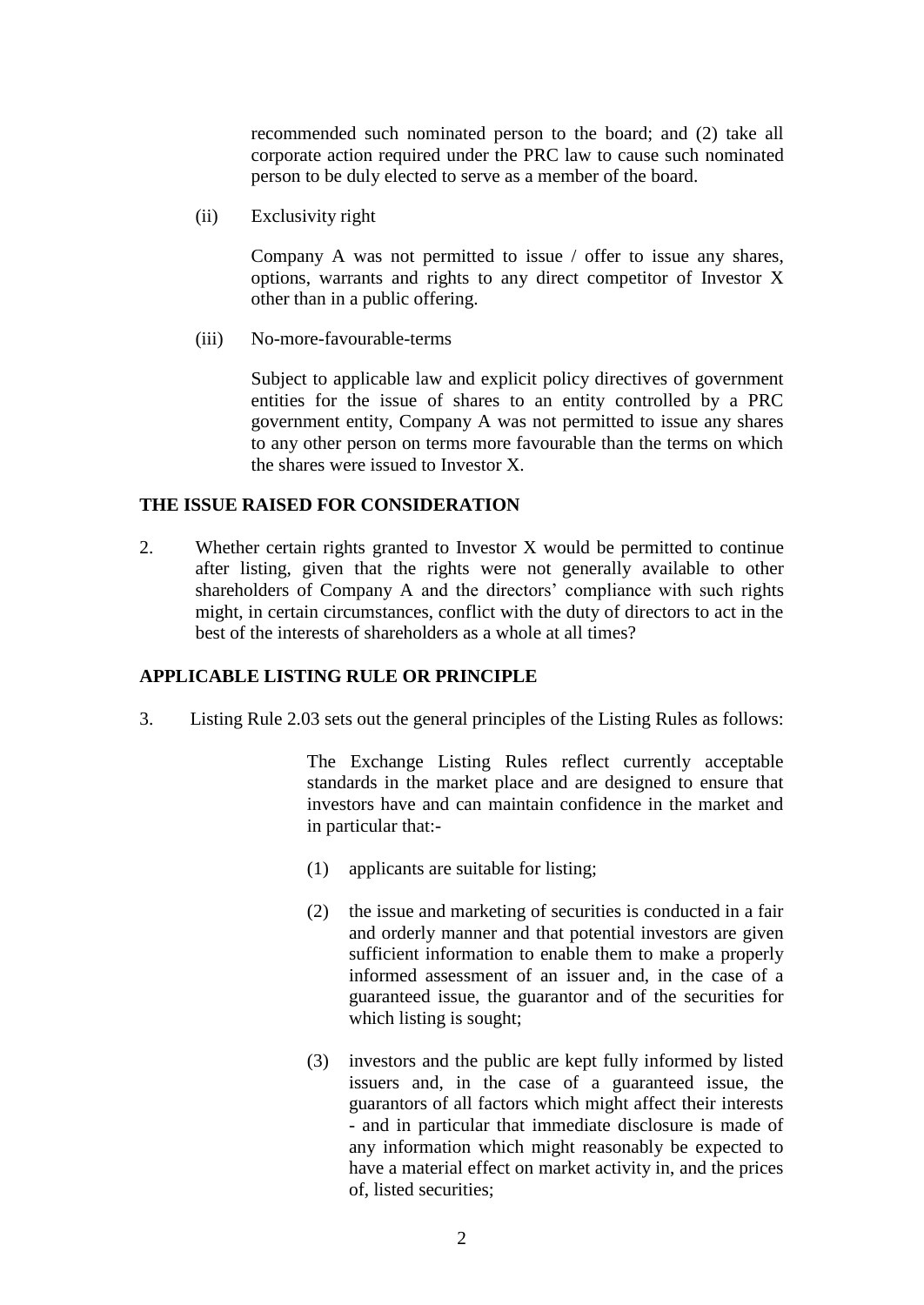- (4) all holders of listed securities are treated fairly and equally;
- (5) directors of a listed issuer act in the interests of its shareholders as a whole - particularly where the public represents only a minority of the shareholders; and
- (6) all new issues of equity securities by a listed issuer are first offered to the existing shareholders by way of rights unless they have agreed otherwise.

In these last four respects, the rules seek to secure for holders of securities, other than controlling interests, certain assurances and equality of treatment which their legal position might not otherwise provide.

# **ANALYSIS**

- 4. During the vetting process, the Exchange raised a comment concerning whether certain rights granted to Investor X should be allowed to continue after listing in light of the principle of fairness and equality set out in Listing Rules 2.03(4).
- 5. The Exchange specifically raised the following comments with respect to each of these rights:
	- *a. Directors nomination right*

Company A was requested to add disclosure in the prospectus to confirm whether the nomination right would be subject to the fiduciary duties of each of the directors serving on Company A's nomination committee. As such nomination rights were generally available to all shareholders holding more than 5% of Company A's shares pursuant to Company A's articles of association, the Exchange requested that disclosure be added to the prospectus to clarify whether and to what extent the nomination right of Investor X was different from those available to other shareholders. To the extent the right held by Investor X did not comply with the principles of Rule 2.03(4), Company A was asked by the Exchange to consider terminating such right upon listing.

*b. Exclusivity right* 

The Exchange commented that the exclusivity right could potentially hinder the board of directors of Company A from considering bona fide alternative proposals that would be in the best interest of Company A and its shareholders as a whole to pursue, even after accounting for any contractual damages that might arise from terminating their investment agreements with Investor X. Company A was requested to advise and disclose in the prospectus: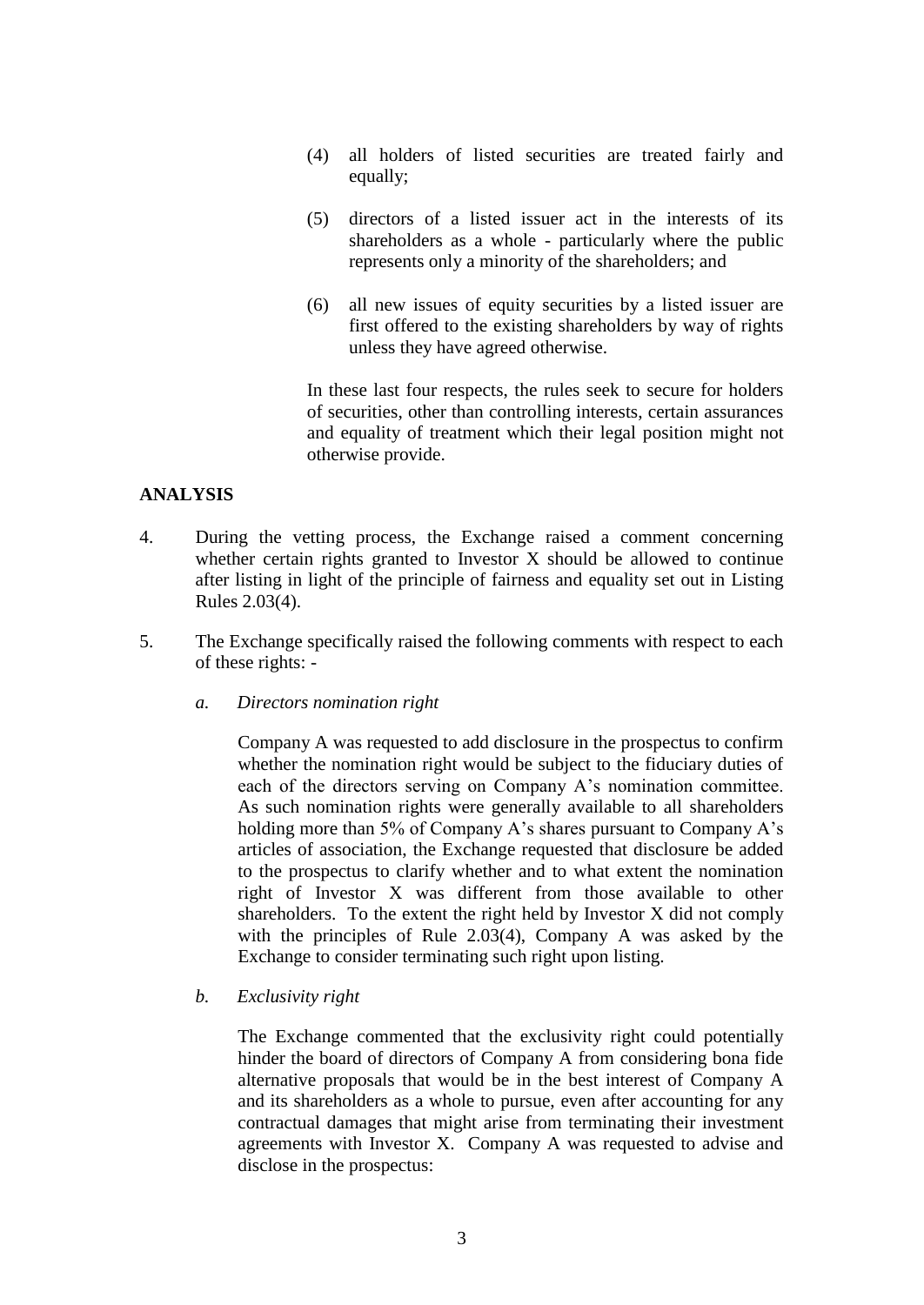- (i) whether the respective agreements provided that the exercise of the exclusivity right would be subject to the directors' fiduciary duties; and
- (ii) whether the contractual requirements would override the directors' fiduciary duties requirements under applicable PRC Company Law and Company A's articles of association.
- *c. No more favourable terms*

The Exchange requested Company A to disclose whether the no-morefavourable-terms would override the directors' fiduciary duties requirements under applicable PRC Company Law and Company A's articles of association.

*d. "Fiduciary out" clause* 

Company A was also requested to consider including language in the relevant investment agreements explicitly recognising directors' fiduciary duties and designed to ensure that directors would not be faced with an impossible conflict between honouring a company's contractual commitments and honouring their fiduciary duties to shareholders. An example of such provision is set forth below:

*"The board may participate in negotiations with or furnish information to a third party if the board decides upon the advice of its outside counsel that failure to do so would result in a breach of the board's fiduciary duties."* 

*Comments taken by Company A*

- 6. In response to the Exchange's comments, Company A and Investor X agreed in principle that: -
	- (i) the director nomination right would terminate at the time of Company A's listing and Investor X would propose any nomination pursuant to the existing articles of association;
	- (ii) the exclusivity right and the no-more-favourable-terms would not operate to override the fiduciary duties of the directors of Company A; and
	- (iii) a clause explicitly recognising the fiduciary duties of directors would be added to the investment agreements with Investor X.

### **DECISION**

7. Based on the above analysis and having regard to the material facts, the Exchange determined that: